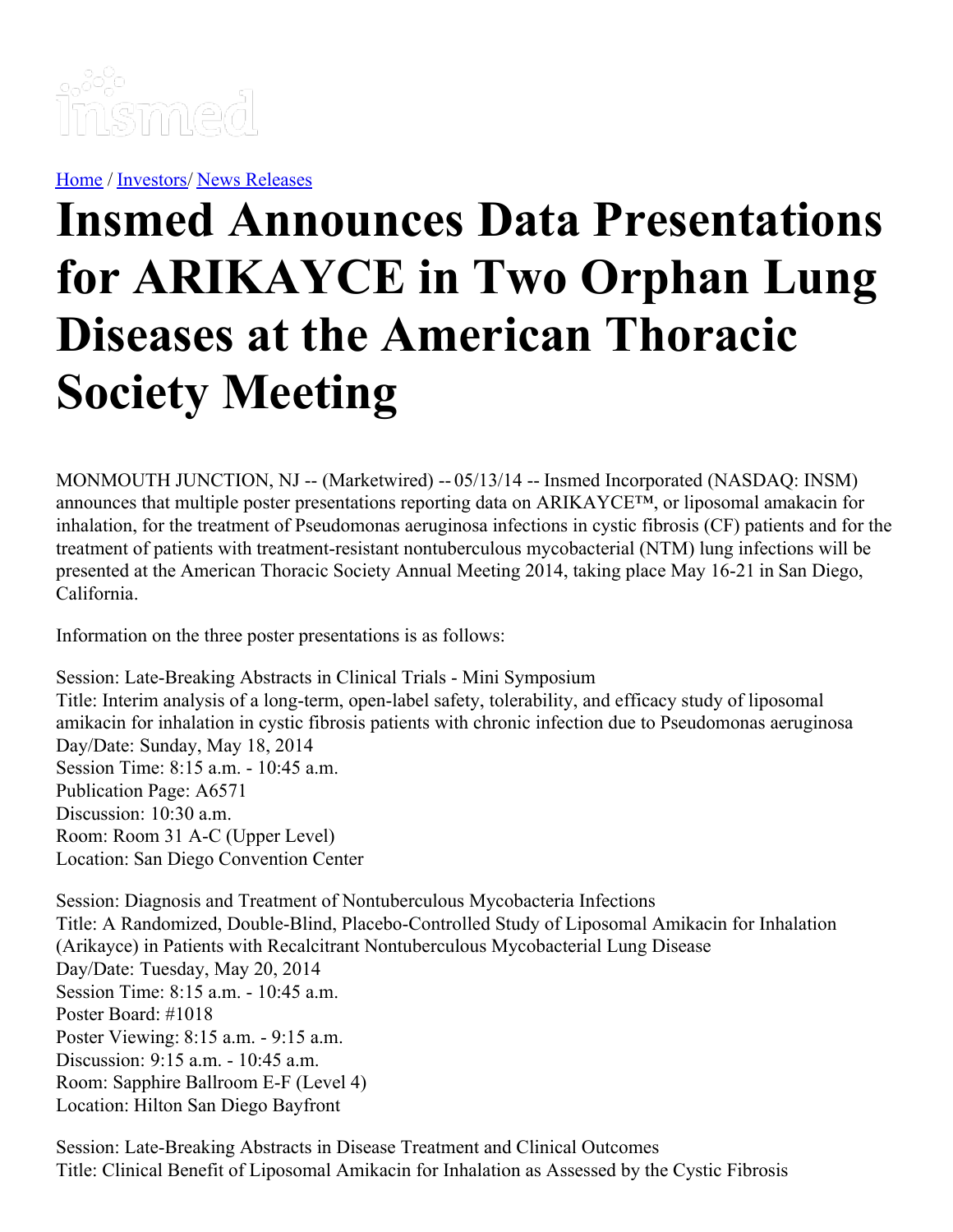Questionnaire-Revised Day/Date: Tuesday, May 20, 2014 Session Time: 8:15 a.m. - 10:45 a.m. Poster Board: #421 Poster Viewing: 8:15 a.m. - 9:15 a.m. Discussion: 9:15 a.m. - 10:45 a.m. Room: Room 8 (Upper Level) Location: San Diego Convention Center

## About Insmed

Insmed Incorporated is a biopharmaceutical company dedicated to improving the lives of patients battling serious lung diseases. Insmed is focused on the development and commercialization of ARIKAYCE, or liposomal amikacin for inhalation, for at least two identified orphan patient populations: patients with nontuberculous mycobacteria (NTM) lung infections and cystic fibrosis (CF) patients with Pseudomonas aeruginosa lung infections. For more information, please visit [http://www.insmed.com](http://www.insmed.com/).

## Forward-looking statements

This release contains forward-looking statements. Words, and variations of words, such as "intend," "expect," "will," "anticipate," "believe," "continue," "propose" and similar expressions are intended to identify forward-looking statements. Investors are cautioned that such statements in this release, including statements relating to the status, results and timing of clinical trials and clinical data, the anticipated benefits of Insmed's products, the anticipated timing of regulatory submissions, and the ability to obtain required regulatory approvals, bring products to market and successfully commercialize products constitute forwardlooking statements that involve risks and uncertainties that could cause actual results to differ materially from those in the forward-looking statements. Such risks and uncertainties include, without limitation, failure or delay of European, Canadian, U.S. Food and Drug Administration and other regulatory reviews and approvals, competitive developments affecting the Company's product candidates, delays in product development or clinical trials or other studies, patent disputes and other intellectual property developments relating to the Company's product candidates, unexpected regulatory actions, delays or requests, the failure of clinical trials or other studies or results of clinical trials or other studies that do not meet expectations, the fact that subsequent analyses of clinical trial or study data may lead to different (including less favorable) interpretations of trial or study results or may identify important implications of a trial or study that are not reflected in Company's prior disclosures, and the fact that trial or study results or subsequent analyses may be subject to differing interpretations by regulatory agencies, the inability to successfully develop the Company's product candidates or receive necessary regulatory approvals, the ability to obtain Breakthrough Therapy Designation for ARIKAYCE in the U.S., the inability to make product candidates commercially successful, changes in anticipated expenses, changes in the Company's financing requirements or ability to raise additional capital, and other risks and challenges detailed in the Company's filings with the U.S. Securities and Exchange Commission, including, without limitation, its Annual Report on Form 10-K for the year ended December 31, 2013 and its subsequent quarterly reports on Form 10-Q. Investors are cautioned not to place undue reliance on any forward-looking statements that speak only as of the date of this news release. The Company undertakes no obligation to update these forward-looking statements to reflect events or circumstances or changes in its expectations.

Investor Relations Contacts: LHA Anne Marie Fields Senior Vice President 212-838-3777 [afields@lhai.com](mailto:afields@lhai.com)